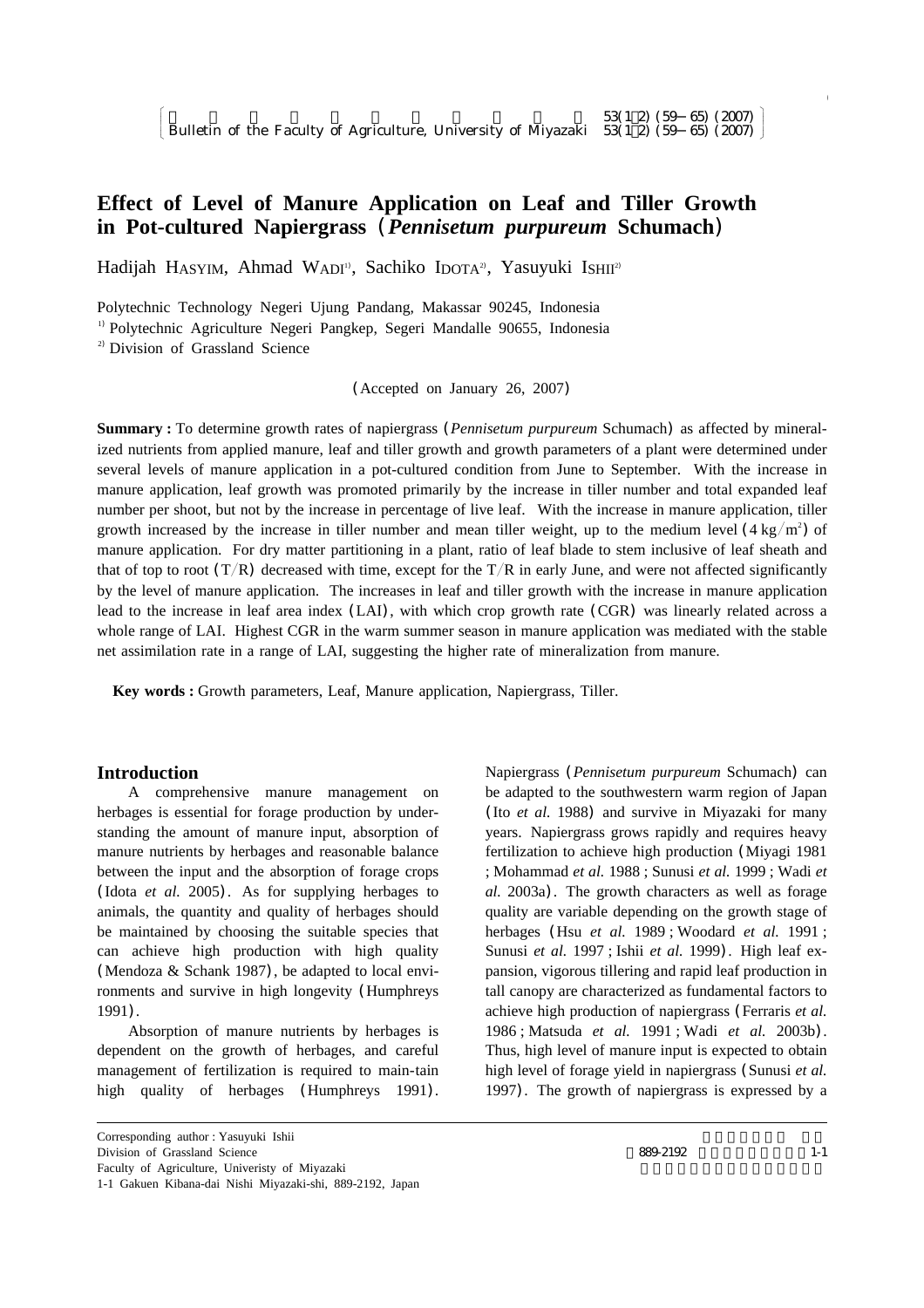strong thermal response (Ferraris 1978). After transplanting at an established year and in early regrowth from the overwintered stubble at the following year, the growth rate of napiergrass increases with the increase in temperature (Ferraris *et al.* 1986). The mineralization of applied manure is also regulated by temperature condition *via* microbial activity in applied soil environments. Growth rate of napier-grass should be maintained in accordance with mineralized rate of manure nutrients, so as to mitigate the risk of mineral pollution in the productive for-age field (Sunusi *et al.* 2006).

In this paper, the growth of napiergrass is examined by leaf and tiller development, as affected by the level of manure application at the established year in 2002 and 2003.

# **Materials and Methods Plot design**

Napiergrass (cv. Wruk wona) was grown in sandy soil of  $1/2000$  a Wagner pot for 4 months in an experimental field of the Faculty of Agriculture, University of Miyazaki, in 2002 and 2003. The pots were arranged by a blocked design of manure application (4 levels and 3 levels in 2002 and 2003, respectively) as 3 replicates for 12 and 3 pots per replicate in 2002 and 2003, respectively. Pots were spaced at 50 cm×50 cm, and the sizes of each replicated plot were  $2 \text{ m} \times 1.5 \text{ m} (3 \text{ m}^2)$  and  $1.5 \text{ m} \times 0.5 \text{ m} (0.75 \text{ m}^2)$ in 2002 and 2003, respectively. Plot was surrounded by bordering plants grown in the soil. Same grass species and same plot arrangement were applied for chemical fertilizer application in 2000 (Wadi *et al.* 2003a).

### **Plant culture**

A single rooted tiller was transplanted at one tiller per pot, on May 13, 2000, May 14, 2002 and May 14, 2003. Commercial fermented cattle manure (Sun-green, Miyazaki Taihi Co. Ltd.) was supplied to the soil surface in the pot at 0, 2, 4 and 6 ton/10 a (kg)  $/m<sup>2</sup>$ ) for the control (C), low (L), medium (M) and high (H) levels, respectively in 2002 and the same application levels except for the M level were repeated in 2003. Total nitrogen (N) concentration of applied manure was  $0.85$  (Idota *et al.* 2005) and mineralization percentage of N from manure in the growing season was 50 % (Idota *et al.* unpublished). Therefore, mineralized N rates from supplied manure in the growing season were estimated at 0, 8.5, 17.0 and 25.5  $g/m^2$  for C, L, M and H levels, respectively. In 2000, chemical compound fertilizer, consisting of N,  $P_2O_5$  and  $K_2O$  13 : 13 : 13, was supplied as 2 split applications up to the late August and total N inputs were 3.33, 6.67 and 20  $g/m^2$  for L, M and H levels, respectively (Wadi *et al.* 2003a). Watering was done everyday with a plastic vase set at the outlet of Wagner pot for protecting the runoff of nutrients in water.

#### **Plant measurements**

Changes in dry matter weight (DMW) of every plant part (leaf blade, LB ; stem with leaf sheath, ST ; dead parts, D ; underground parts, UG ; and root, R) and some plant growth characters, such as plant height, PH ; tiller number, TN ; live leaf number, LLN ; and leaf area, LA, which are related to dry matter production, were investigated for 3 plants (1 plant from each replicate) at each fertilization level at intervals of about 30 days from June to September. After harvest, sampled pots were re-transplanted by the bordering plants to fill the empty space left by the sampling. Plant organs from harvested plants were separated and dried at  $70^{\circ}$ C to determine DMW. Plant LA was measured with an automatic area meter, AAM-8 (Hayashi Denkoh Co. Ltd.).

#### **Statistical analysis**

Statistical significance with respect to the difference in the mean value of plant characters at the sampling date were assessed by using the analysis of variance and least significant difference at the 5 level.

# **Results and Discussion Changes in leaf and tiller growth**

For all levels of manure application, plant height increased along a sigmoid curve in both 2002 and 2003 (Fig. 1). With the increase in manure application, plant height increased up to the medium level and showed a saturated response at the highest 2 levels in 2002. Total expanded leaf number (TELN), which is the sum of live and dead leaf number, increased with the increase in manure application and reached a peak in July or August in every application level for both years. The TELN can be divided into TELN per shoot (TELN/S) and tiller number. The TELN/S increased with time through September in every application level for both years and tended to increase with the increase in manure application in 2002. Percentage of live leaf number to TELN (PLL) decreased with time for both years except for the lower PLL in June 2002 due to the death of lower leaves by the damage at the transplanting. The PLL was hardly affected by the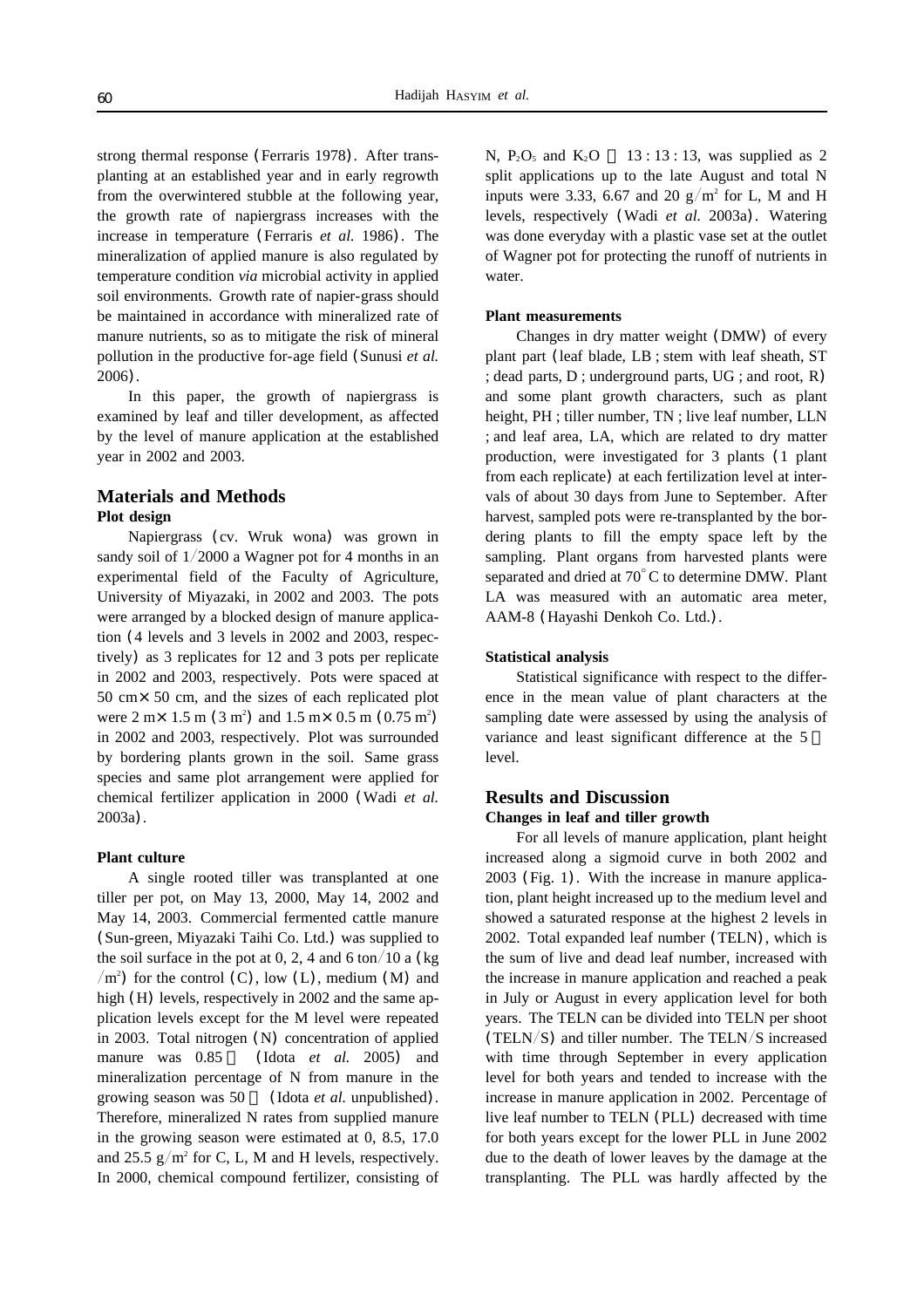

**Fig. 1.** Changes in plant height (PH ; A, E), total expanded leaf number (TELN ; B, F), total expanded leaf number per shoot (TELN/S; C, G) and percentage of live leaf (PLL ; D, H) of napiergrass under different levels of manure application in 2002 (A-D) and 2003 (E-H).

Treatment : control ( ), low ( ), medium ( ) and high ( ) manure level. Manure level  $(ton/10a)$ : control  $(0)$ , low  $(2)$ , medium  $(4)$  and high  $(6)$ . The values followed by different letters on the same date were significantly different (P 0.05). ns : not significant.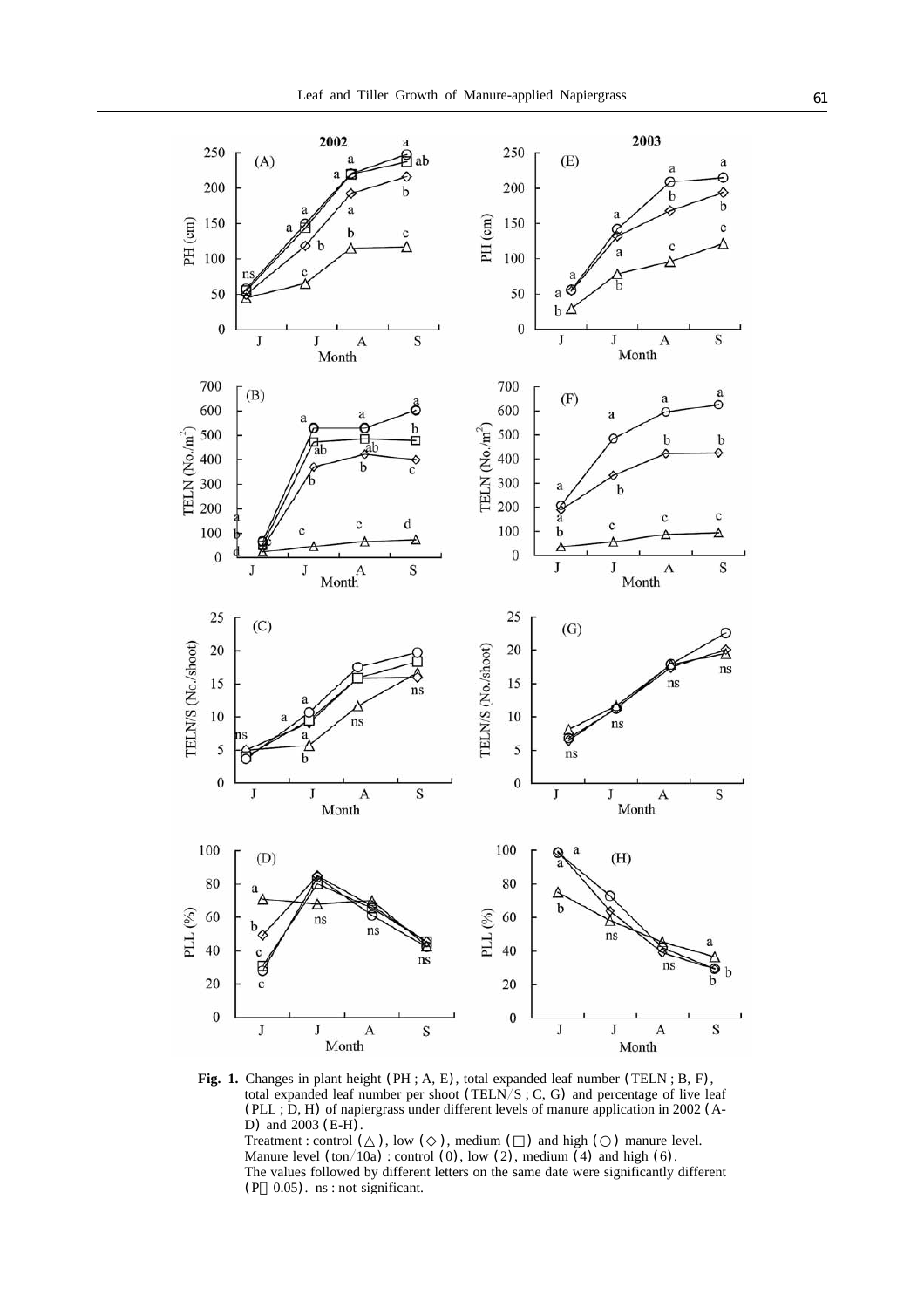level of manure application for either year, as in the same effect by the level of chemical fertilizer application (Wadi *et al.* 2003b). Thus, with the increase in manure application, leaf growth was promoted by the increase in TELN, which was principally mediated with TELN/S and tiller number, as shown in Fig. 2.

Changes in tiller growth were determined by tiller number (TN) and mean tiller weight (MTW) in 2002 and by tiller number in 2003 (Fig. 2). Both TN and MTW increased with the increase in manure application up to the medium level and showed a saturated response at the highest 2 levels in 2002. The TN increased significantly with the increase in manure application through the whole growing season in 2003.

Changes in DMW of whole plant, dry matter partitioning in a plant and leaf area index (LAI) were



**Fig. 2.** Changes in tiller number (TN ; A, C) and mean tiller weight (MTW ; B) of napiergrass under different levels of manure application in 2002 and 2003. Treatment : control  $(\bar{\ })$ , low  $(\bar{\ })$ , medium  $(\bar{\ })$  and high  $(\bar{\ })$  manure level. The values followed by different letters on the same date were significantly different  $(P \t 0.05)$ . ns : not significant.



Fig. 3. Changes in dry matter weight of whole plant (TDMW; A), ratio of leaf blade to stem with leaf sheath  $(LB/\text{ST}; B)$ , top to root ratio (T  $/R$ ; C) and leaf area index (LAI; D) of napiergrass under different levels of manure application in 2002.

Treatment : control  $($ ), low  $($ ), medium  $($ ) and high  $($ ) manure level.

The values followed by different letters on the same date were significantly different (P 0.05). ns : not significant.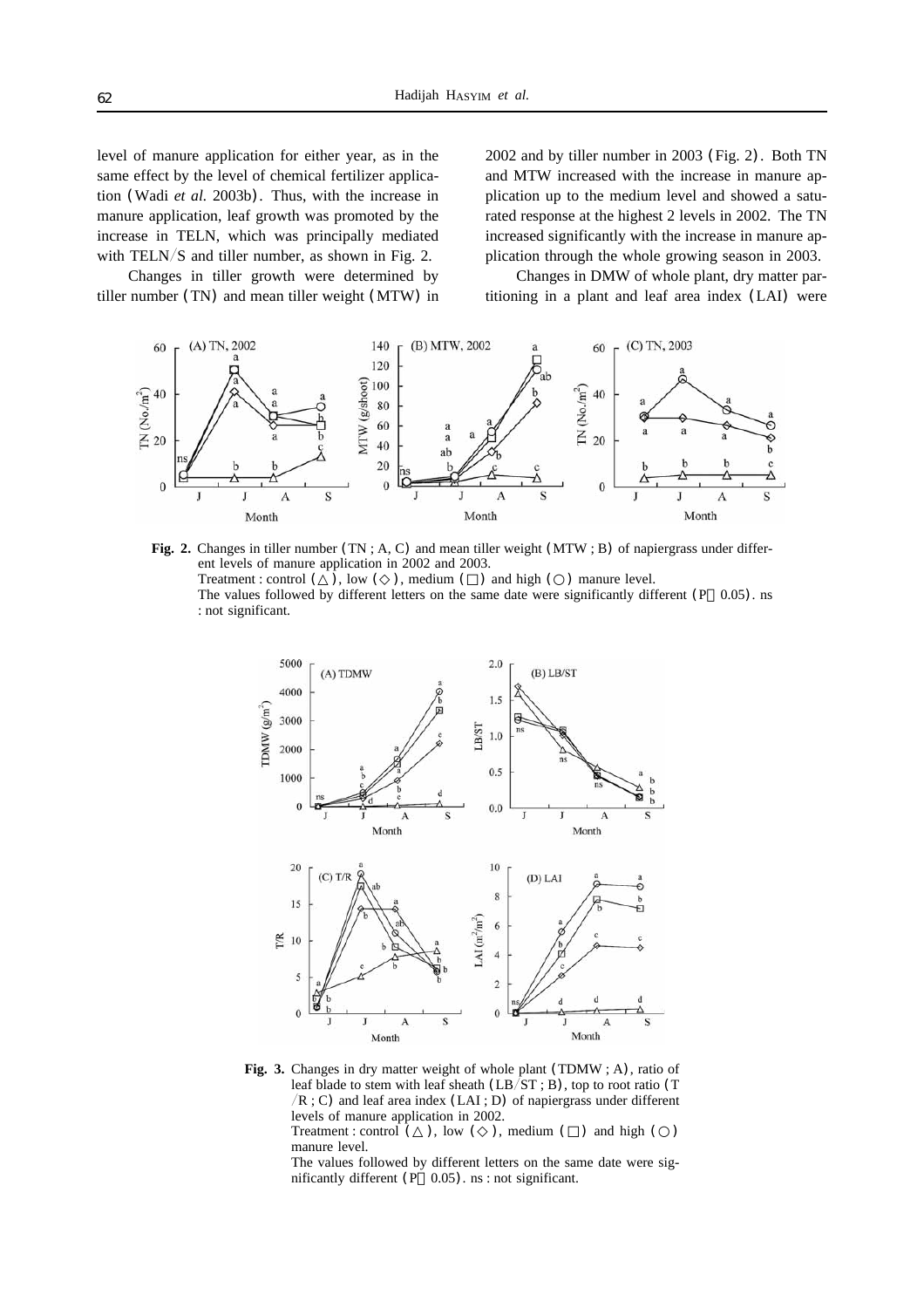compared for 4 levels of manure application in 2002 (Fig. 3). Dry matter weight of whole plant (TDMW) increased with time and increased significantly with the increase in manure application. To determine dry matter partitioning, the ratio of leaf blade to stem inclusive of leaf sheath  $(LB/ST)$  and that of top to root  $(T/R)$  were calculated. The LB/ST decreased with time through September and was hardly affected by the level of manure application, which was the same tendency with chemical fertilizer application (Wadi *et al.* 2003a). The  $T/R$  showed the lowest ratio at 3 weeks after transplanting in early June consistently under different levels of manure application, which was the similar tendency under chemical fertilizer application (Wadi *et al.* 2003a). The  $T/R$  reached a peak in early July and decreased significantly with time in every manure applications, except for the control where  $T/R$  increased steadily with time. Thus, the root growth followed the top growth under 3 levels of manure-applied plots. On the contrary,  $T/R$  increased with time after one month from transplanting under chemical fertilizer application (Wadi *et al.* 2003a). The LAI increased steadily from planting through early August and showed a saturated response through September under 3 levels of manure-applied plots. The LAI increased significantly with the increase in manure application.

# **Growth parameters and their relationship to dry matter yield**

Relationships between crop growth rate (CGR) and mineralized N input were compared with time under 4 levels of manure application in 2002 and under 3 levels of chemical fertilizer application in 2000 (Fig. 4). The CGR increased with the increase in N input and the positive effect of manure application was strengthened with time until the final period for both years. In the final period for 2002, CGR tended to increase linearly with the increase in N input, suggesting that the mineralization rate of manure was promoted with the increase in growth temperature in the warm summer season.

Relationship between CGR and LAI was positively linear across 4 levels of manure application over the whole growing season  $(r \t 0.982, P \t 0.01)$ , as shown in Fig. 5 (A). Under the chemical fertilizer application in 2000, linear regression coefficient of CGR with LAI tended to decrease with time (Wadi *et al.* 2003a), which was contrary to the same regression coefficient existed between CGR and LAI under manure application in 2002. Under the manure application, NAR was negatively regressed on LAI (r 0.882,

 $(0.01)$ , as shown in Fig. 5 (B) and the drop in NAR with the increase in LAI was negligible between the medium and high levels of manure application. Highest CGR in the warm summer season under



**Fig. 4.** Seasonal changes in the relationship between crop growth rate (CGR) and N input. 2002 : I (June 6 -July 12), II (July 12 -Aug. 8), III (Aug. 8 -Sep. 9). 2003 : I' (May 27 -June 27), II' (June 27 -July 25), III' (July 25 -Aug. 23).



**Fig. 5.** Relations of crop growth rate (CGR ; A), and net assimilation rate (NAR ; B) with leaf area index (LAI) of napiergrass under different levels of manure application in 2002. Treatment : control (), low (), medium () and high ( ) manure level. The values followed by different letters were significantly different  $(P \ 0.05)$ . ns : not significant.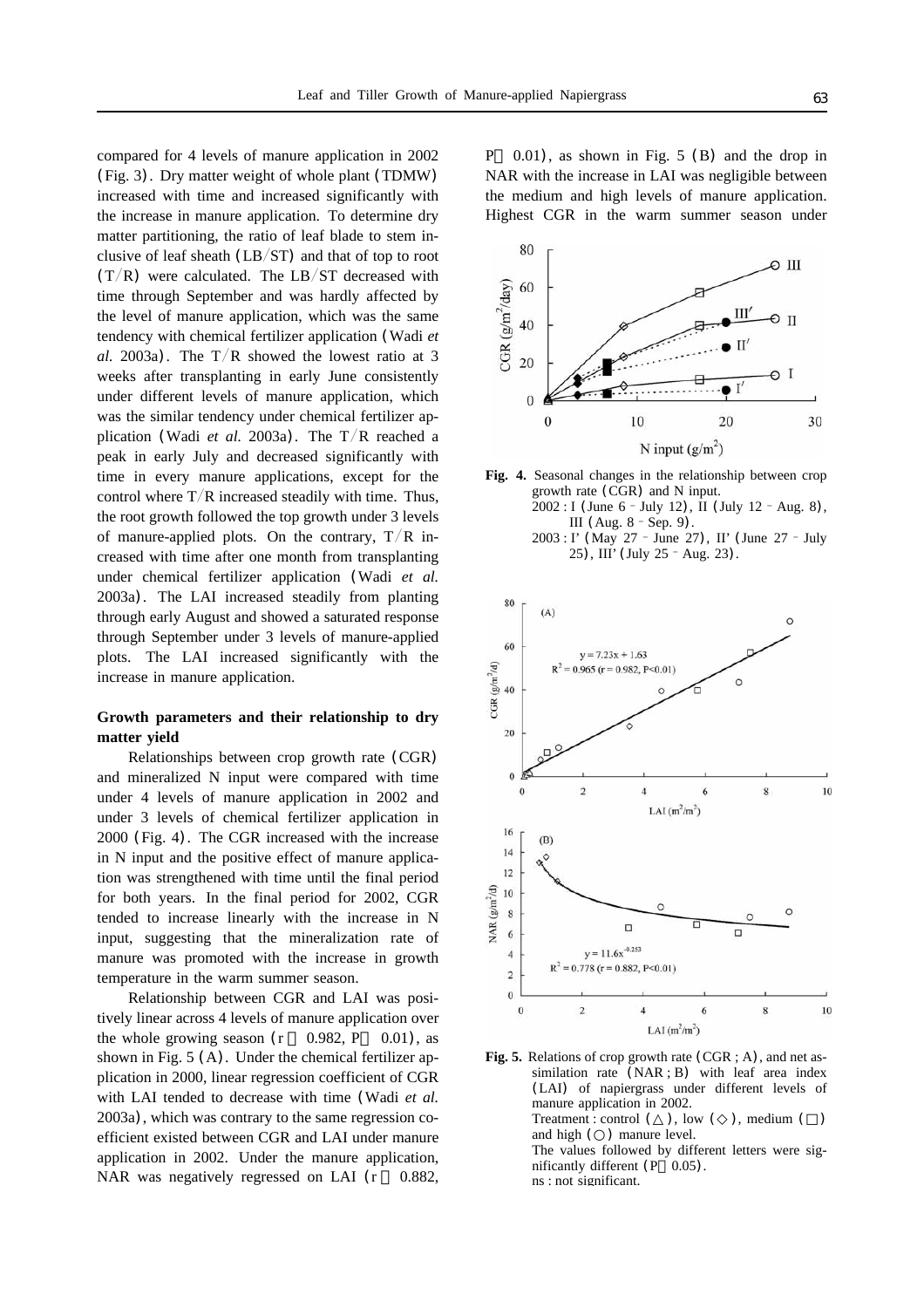manure application was mediated with the stable net assimilation rate in a range of LAI, suggesting the higher rate of mineralization from manure. Thus, CGR increased linearly with the increase in LAI, which resulted in the non-saturated increase in TDMW through the whole growing season under the examined levels of manure application.

## **Acknowledgement**

This work was partly supported by Japanese Society of Promotion for Science (JSPS) postdoctoral fellowship for foreign researchers in 2006-2008 to Ahmad WADI.

#### **References**

- Ferraris, R. (1978) The effect of photoperiod and temperature on the first crop and ratoon growth of *Pennisetum purpureum* Schum. *Aust. J. Agric. Res.* **29**, 941-950.
- Ferraris, R., M. J. Mathony and J. T. Wood (1986) Effect of temperature and solar radiation on the development of dry matter and attributes of elephant grass (*Pennisetum purpureum* Schum.). *Aust. J. Agric. Res.* **37**, 621-632.
- Hassan, W. E. W., R. H. Phipps, E. Owen (1990) Dry matter yield and nutritive value of improved pasture species in Malaysia. *Trop. Agric.* 67, 303-308.
- Humphreys, L. R. (1991) Tropical Pasture Utilisation. Cambridge University Press, Cambridge, pp. 1-206.
- Hsu, F. H., K. Y. Hong, M. C. Lee (1989) Effects of cutting height on forage yield and quality of napier grasses. Proc. 16th Int. Grassl. Congr., Nice, France, pp. 589-590.
- Idota, S., H. Hasyim, A. Wadi, Y. Ishii (2005) Mineral properties and their balance in manure, soil, plant and water of pot-cultured napiergrass (*Pennisetum purpureum* Schumach). *Grassl. Sci.* **51**, 259-267.
- Ishii, Y., A. A. Sunusi, K. Ito (1999) Effects of amount and interval of chemical fertilizer application on the N absorption and nitrate-N content in tillers of napiergrass (*Pennisetum purpureum* Schumach). *Grassl. Sci.* **45**, 26-34.
- Ito, K., Y. Murata, S. Inanaga, T. Ohkubo, T. Takeda, H. Numaguchi, E. Miyagi, M. Hoshino (1988) Studies on the dry matter production of napiergrass II. Dry matter productivities at six sites in southern area of Japan. *Jpn. J. Crop Sci.* **57,** 424-430.
- Matsuda, Y., F. Kubota, W. Agata, K. Ito (1991) Analytical study on high productivity in napiergrass (*Pennisetum purpureum* SCHUMACH). *J. Japan. Grassl. Sci.* 37, 150-156.
- Mendoza, P. E., S. C. Schank (1987) Production and utilization of kinggrass and other *Pennisetums* for meat and milk production. International Conference on Livestock and Poultry in the Tropics. pp. C35- C41.
- Miyagi, E. (1981) Studies on the productivity and feeding value of napier grass (*Pennisetum purpureum* SCHUMACH). 1. The effect of nitrogen fertilizer on the yields of napier grass. *J. Japan. Grassl. Sci.* **27**, 216-226.
- Mohammad, N., N. M. Butt, I. A. Qamar (1988) Effect of nitrogen fertilization and harvesting intervals on the yield and nutritional value of napier grass. *Pakistan J. Agric. Res*. **9**, 478-482.
- Sunusi, A. A., K. Ito, S. Tanaka, Y. Ishii, M. Ueno, E. Miyagi (1997) Yield and digestibility of napiergrass (*Pennisetum purpureum* Schumach) as affected by the level of manure input and the cutting interval. *Grassl. Sci.* **43**, 209-217.
- Sunusi, A. A., K. Ito, Y. Ishii, M. Ueno, E. Miyagi (1999) Effects of the level of fertilizer input on dry matter productivity of two varieties of napier-grass (*Pennisetum purpureum* Schumach). *Grassl. Sci.* **45**, 35-41.
- Sunusi, A. A., Y. Ishii, S. Fukagawa, S. Idota (2006) After-effect of manure application on dry matter yield and *in vitro* dry matter digestibility of napiergrass (*Pennisetum purpureum* Schumach). *Bull. Fac. Agric., Univ. Miyazaki* **52**, 41-46.
- Wadi, A., Y. Ishii, S. Idota (2003a) Effects of the level of fertilizer input on dry matter productivity of napiergrass and kinggrass. *Grassl. Sci.* **48**, 490-503.
- Wadi, A., Y. Ishii, S. Idota (2003b) Effects of the level of fertilizer input on tiller and leaf development in relation with dry matter accumulation of napiergrass and kinggrass. *Grassl. Sci.* **49**, 311-323.
- Woodard, K. R., G. M. Prine (1991) Forage yield and nutritive value of elephantgrass as affected by harvest frequency and genotype. *Agron. J.* **83,** 541- 546.
	- : In Japanese with the English summary.